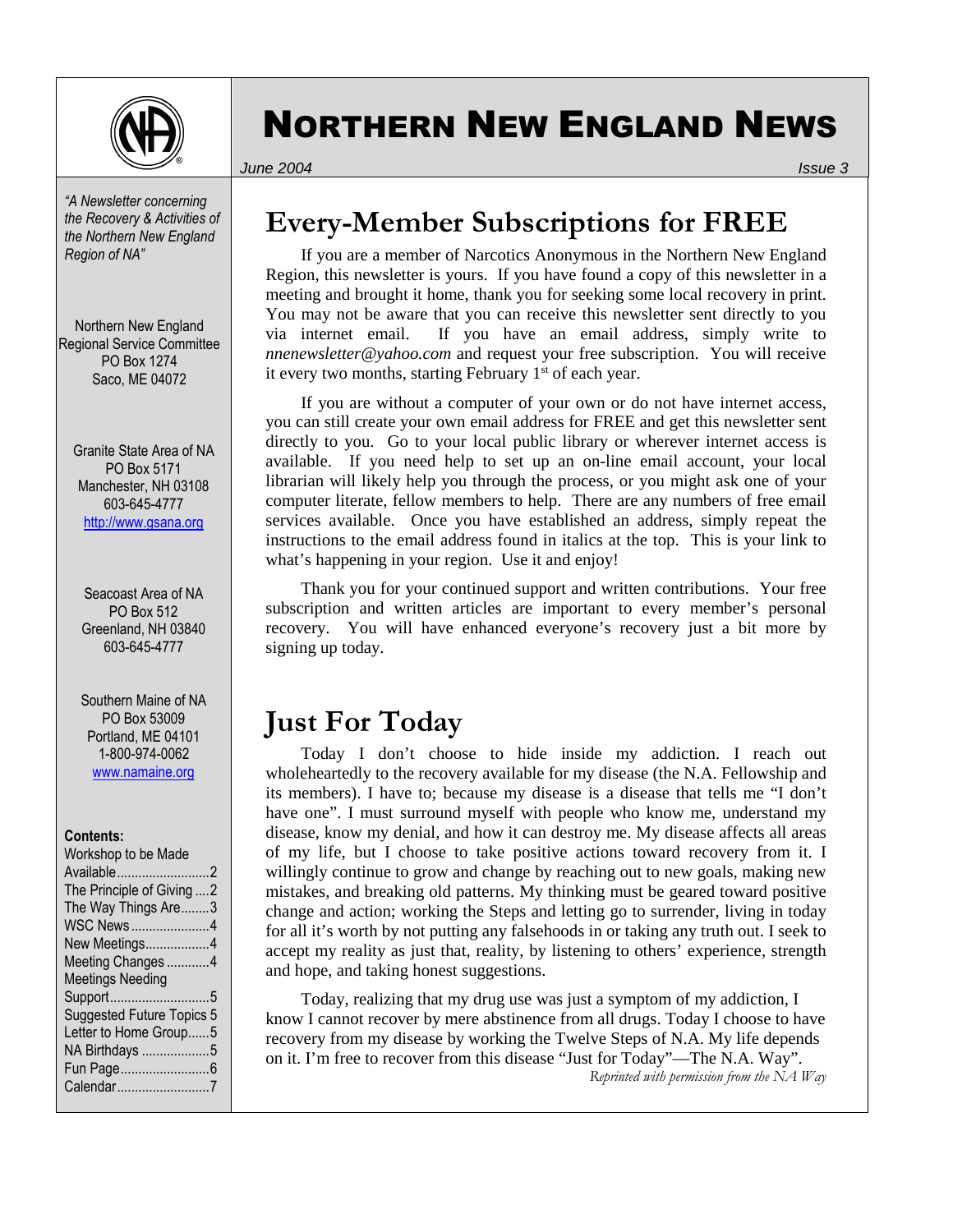### ဢ

The Northern New England News is a bi-monthly newsletter of the Northern New England Region Service Committee of NA. The newsletter is published by email. Submissions are eagerly welcome.

For the August issue, the deadline is July 15<sup>th</sup>. Submit articles to:

nnenewsletter@yahoo.com

ၹ

## **12 Must in NA as found in the Basic Text**

(There are really 48 must found in the NA Basic Text, but only had room for 12)

1. "Everything that occurs in the course of N.A. service MUST be motivated by the desire to more successfully carry the message of recovery to the addict who still suffers." pg. XVI

2. "We MUST always remember that as individual members, groups, and service committees we are not and should never be in competition with each other." pg. XVI

3. "We MUST face our problems and our feelings." pg. 15

4. "We are people with the disease of addiction who MUST abstain from all drugs in order to recover." pg. 18

5. "A second admission MUST be made before our foundation is complete." pg. 21 Explanation: It is not enough to admit that we are powerless over drugs, we MUST also admit that our lives had become unmanageable.

6. "We MUST be done with the past and not cling to it." pg. 28'

7. "Assets MUST also be considered, if we are to get an accurate and complete picture of ourselves." pg. 28

8. "Although He already knows, the admission MUST come from our own lips to be truly effective. Step five is not simply a reading of step four." pg. 31

9. & 10. "We MUST carefully choose the person who is to hear our fifth step. We MUST make sure that they know what we are doing and why we are doing it." pg. 31

11. "We MUST be exact." pg. 32

12. "We MUST realize that we are not perfect." pg. 3 5

## **The Principle of Giving**

One of the primary principles I was taught when I came to NA was giving of my time and resources. Whether it's taking an addict to a meeting, chairing a meeting or putting a few dollars in the basket, it's a responsibility that I take seriously.

I was reminded of the principle of giving when I attended area service this past month. I heard we were a little short on funds. I have to agree with some of the comments that were made, putting a dollar in the basket is not good enough today. I have been around long enough to know that I can afford to put in a few more dollars. In the past I have been on welfare and couldn't afford to give much; today is much different. As a responsible member of NA and a productive member of society, I know I can do better.

When I can't contribute financially, I know there are many other ways to give back what this program has given me. There are meetings to chair, people to sponsor, and many other service related activities that I can give to. It's easy to get into the "I'm busy syndrome" but I must apply the principle of giving, its how this program works. *Member Southern Maine Area*

### **Note:**

If you have not received your copy of the newsletter or you are having trouble with the formatting due to a different version of software, please send us an email and we can resend the file as a PDF (portable document format). nnenewsletter@yahoo.com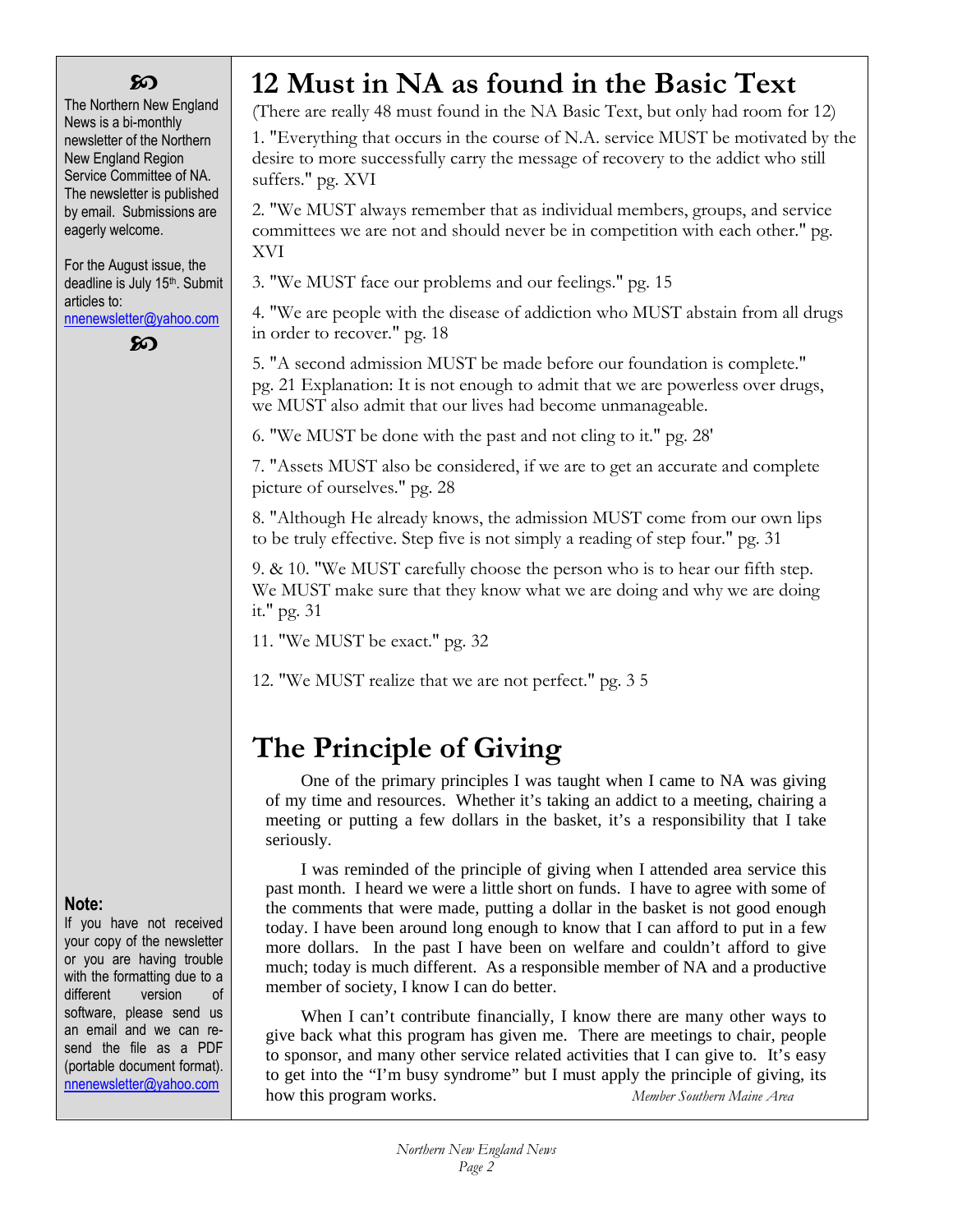### **The Way Things Are**

The words spiritual principles keep coming up either in conversation or in the reading of our texts. These principles could be called spiritual rules as well. Yet, they might conjure up larger than life ideals and project such intimidation that how can they possibly apply? It is easy to fall into the trap of wanting something that seems beyond the capacity to achieve. Then it becomes even easier to not orient and live in the direction of spiritual principles. Positive progress is what's important and each day of recovery affords the opportunity to move forward with and toward spiritual principles. What are these spiritual principles and how can I begin to practice or refine them in my life?

The readings at the start of every meeting give us a clue. "Our program is a set of principles written so simply that we can follow them in our daily lives." "Three of these that are indispensable are honesty, open-mindedness, and willingness." These principles are certainly straightforward, yet they can easily be rationalized into vagueness and seem brilliant in the process. Remember that infamous line, "Well, that depends on what the definition of 'IS' is." However in respect to our 12 steps, and in the experience of many, to undergo the searching and fearless process of taking a personal moral inventory  $(4<sup>th</sup>)$  and admit the exact nature of my wrongs to God, myself, and another human being  $(5<sup>th</sup>)$ , sets us firmly on the road toward these principles, spiritual, not material.

There are clear differences between what some might describe as assumptions of life. One spiritual principle is to live one's life by accepting "the way things are." I am an addict and that as a result my life had become unmanageable. This is another way of expressing the spiritual principle of honesty. Yet, this can be challenging because sometimes feelings of pride, guilt, anger, lust, embarrassment, envy, shame, among others will want to keep me from accepting the truth. "What will others think? How can I fully live with myself?" We may look at ourselves simply as human beings who, on occasion, have spiritual experiences. We attend spiritual gatherings. Every meeting where two or more addicts gather is considered a spiritual gathering. And we all know of The Miracle.

Yet there is another way and that is to accept in this place we are spiritual beings having human experiences. Do you know there is no single spiritual 'part' of the program? Everything we do, everyone we touch or touches our heart is spiritual. As the days of clean recovery have added up, more and more is recognized the truth of these latter statements. This is not to dismiss the fact that there is bad in this place, we can all recognize that truth. Steps 6 through 9 seem to turn life into a grind sometimes. Yet, hardships endured bring about patience, while patience rewards us with experience, and experience in time turns to strength and wisdom. As we progress in the steps and come to know God, as we understand him, we will have a greater appreciation for another spiritual principle. All things work for the good for those who know and trust in God and live according to the way he wants us. This is the essence of the last two steps.

What other spiritual principles are there in Narcotics Anonymous? Read the texts, look further to the 12 Steps, 12 Traditions, and 12 Concepts, then do one thing more. Help someone else, perhaps another sick and suffering addict (always with another recovering addict), but don't tell anyone about it.

*Member Southern Maine Area* 

*ole,*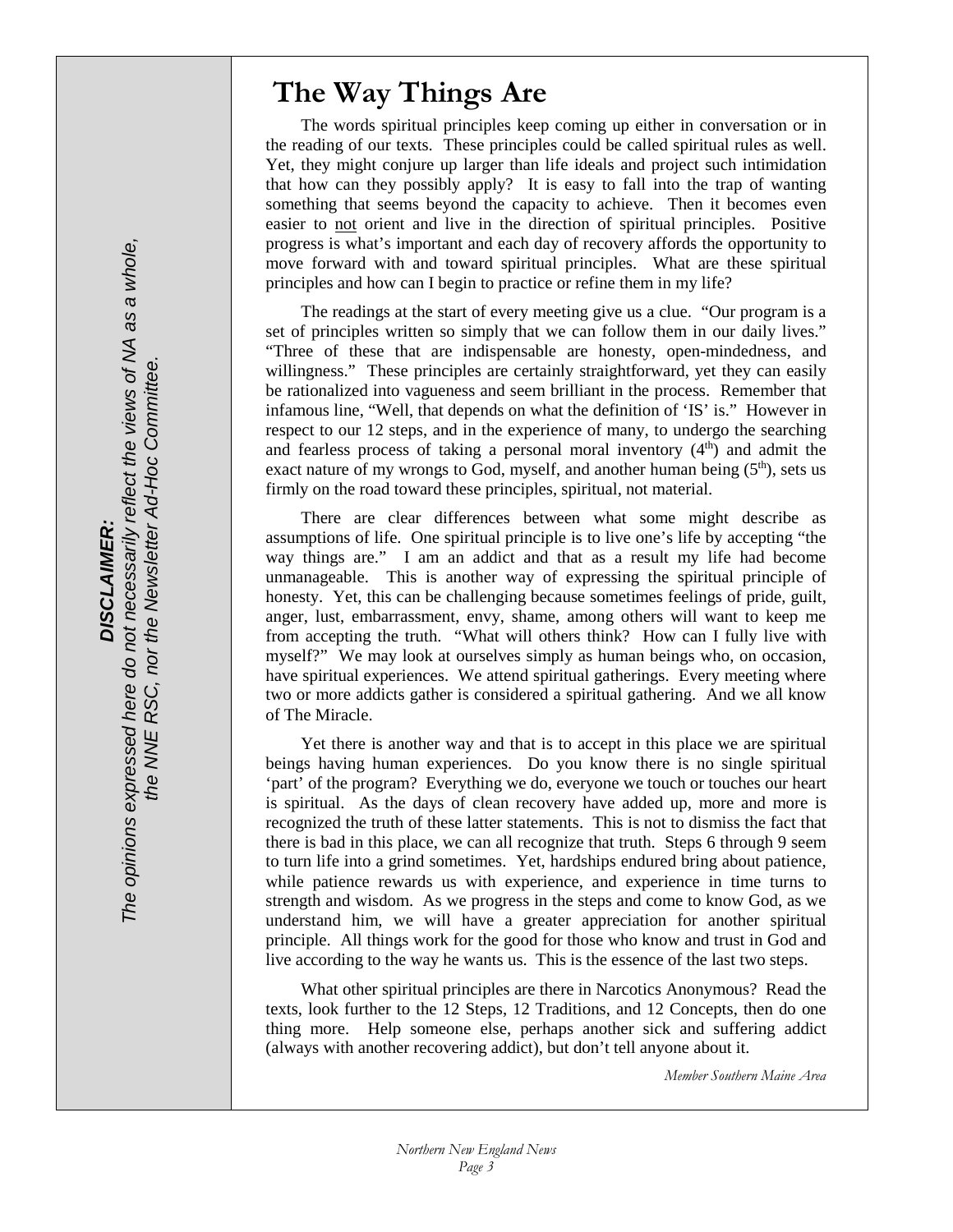### **NEW MEETINGS**

### *GRANITE STATE AREA*

#### **Friday**

MANCHESTER, NH 7:00 – 8:00 PM "Teen Freedom Group", 404 Chestnut Street, Open Discussion Format

### **Saturday**

FRANKLIN, NH 7:30 PM, "Fresh Horizons", St. Judes Episcopal Church on Central Street (next to the police station). Coffee is provided!

#### **Sunday**

PEPPERELL, MA 5:00 – 6:30 PM "Burning Desires", at the Park Street Fire Station, Basic Text/Open Discussion format.

### . . . . . . . . . . . . . . . . . . . .

### **MEETING CHANGES**

### *GRANITE STATE AREA*

### **Monday**

Beginning April 26th, the Monday night Manchester meeting on Hanover Street will meet from 8:00 till 9:00pm.

### **Thursday**

Beginning June 3rd, the Thursday night Nashua meeting (Freedom Ain't Free) is moving to the YMCA, 17 Prospect St.

### **WSC NEWS**

The 27<sup>th</sup> World Service Conference was held in late April in California. There were delegates from 98 regions present. Some of the highlights were:

- We voted to approve the Sponsorship Book. This book should be out in the fall and may cost around \$7 to \$9.
- We voted to replace some or all of the personal stories in the Basic Text. Please send in your personal stories to the WSO with a copyright release and contact information
- At www.na.org we are finally going to have shopping cart where we will be able to order stuff with a credit card. This should be ready by the time you read this. Also being installed is a Donation Portal, where individuals and groups can do direct donations with a credit card. It will also help our non-US friends to contribute to NAWS using a credit card.
- Donations to NAWS from groups in our Region from July 2003 to July 2004 were \$324.20 and from NNERSC to NAWS in the same period was \$1600.84. Donations from groups to NAWS in July 2002 to June 2003 were \$116.14 and from NNERSC to NAWS in the same period was \$987.05.
- We elected 7 World Board Members, 2 Co-Facilitators and 4 Human Resource Panel Members.
- There were 10 Zonal Forums present that gave reports. (They do not vote or have any official business.) The Conference gives Zonal Forums time to meet if they wish. NEZF did not give a report at the WSC. Members from our zone met in an informal session to discuss nominations to the WB, HRP, and Co-Facilitators.
- The 2 Issue Discussion Topics for 2004-2006 are: Our Public Image / Infrastructure. Infrastructure is the services that are handled locally such as Phoneline, Hospitals and Institutions, Public Information etc.)
- Currently there are 38 newly translated items with 65 active translation projects in 41 languages with a total of 322 items translated and published.
- The style of the medallions changing from Roman Numeral in the center to the more familiar Arabic.
- We are adding a new group reading card from the third paragraph of We Do Recover called "When at the end of the road".
- We are adding to the poster of the Third Prayer the words "Many of us have said"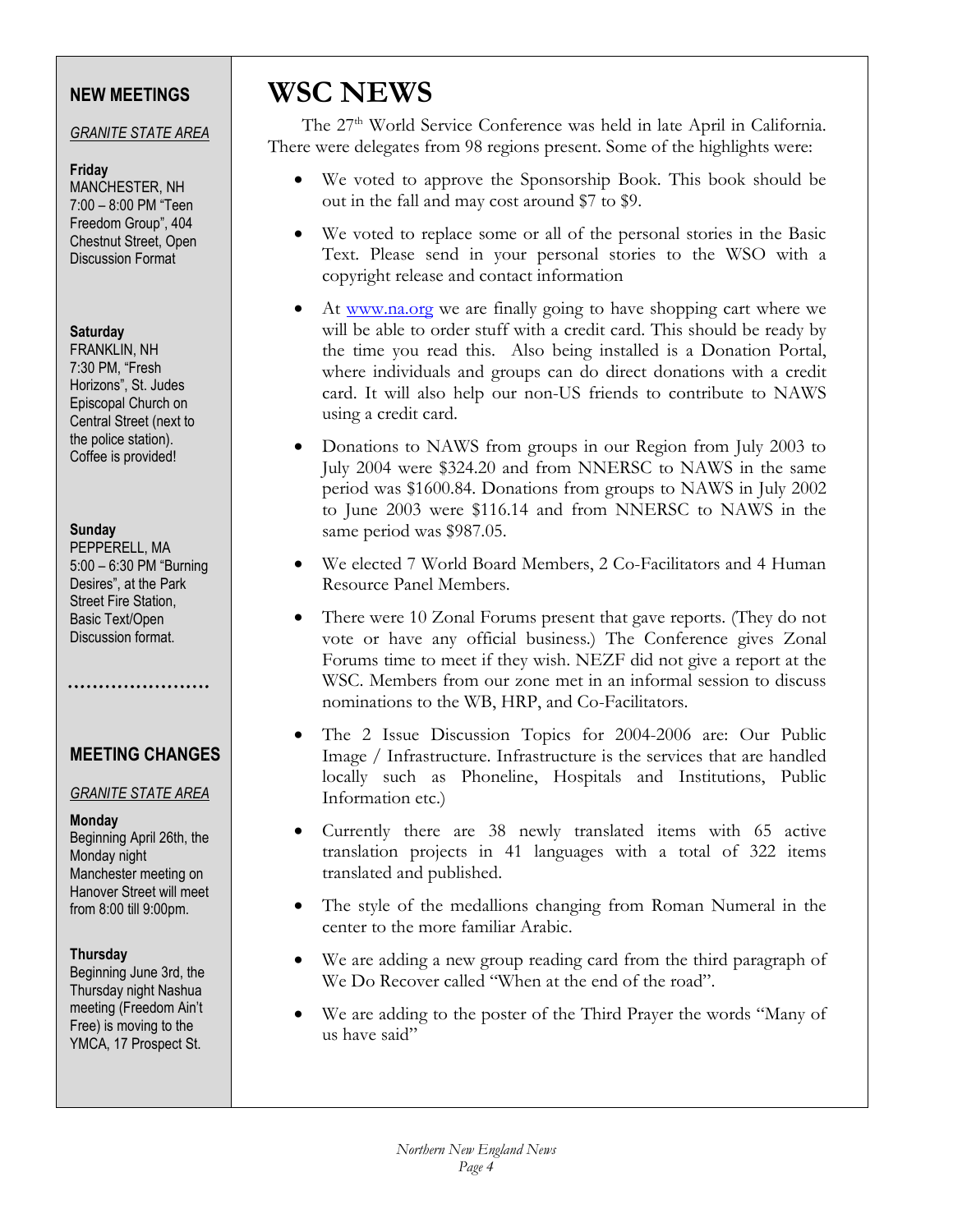### **MEETINGS NEEDING SUPPORT**

#### *GRANITE STATE AREA*

**Sunday**  Trusting the Process (Nashua)Trusted Servants/Support

#### **Monday – Friday** Serenity for Lunch (Manchester) Trusted Servants

### **Tuesday**

Recovery Thru Discovery (Concord) Needs Support

#### **Wednesday**

Turning Point (Laconia) Need Support

**Friday**  Hot Topics (Laconia) Needs Support

#### **Northern New England Regional Meetings**

July 10th—RSC, Bangor, ME, Acadia Hospital, Stillwater Avenue **(Elections to be held)** 

September 11<sup>th</sup>—RSC. Granite State Area

## **Suggested Future Topics**

 **August Issue** (deadline July 15th) **October Issue** (deadline Sept. 15th**)**  Beginners: *Just For Today* Beginners: *Making Decisions* Old-Timers: *Humility* Old-Timers*: Making Amends*

What you read listed above are the topics to be used for future "meeting in print" newsletter issues. As always, if you have felt a need to write upon an entirely different topic, go for it, as long as it is related to recovery from the disease of addiction. These are intended to stimulate your writing skills for the benefit of our readership. Thanks in advance for your participation. We know what it means when it is said…"We are not alone."

## **Letter to Home Group**

### Dear Home Group,

I am at the WSC this week in California. We are meeting and working with addicts from all over the world. There are Delegates from 98 Regions here at the Conference. There is a vast amount of recovery and service experience here that I hope will able me to be a better trusted servant. I have had the opportunity to observe and learn from addicts from many her cultures learning how to work together. I am sincerely hoping that that I can return from this experience a little bit more willing and able to help carry the message of hope in NA. The one thing that is amazing to me is that a lot of the old- timers that I met here still go to meetings 2– 4 times a week and still use their sponsor and work the steps. What a powerful example for me to see. See you all as soon as I return. *ILS, Member, GSA* 

## **Elections for Region @ July RSC 2004**

For RSC elections nominations are accepted at the May and July RSC with elections held in July and the term begins in September. Trusted Servants Responsibilities are read from these guidelines. Nominees must be present to qualify and be present to be elected. *NNE Guidelines 1/03* 

### **June & July NA Birthdays**

Email us your clean date, the area you are from and where and when you plan to celebrate. Send information to **nnenewsletter@yahoo.com** 



*4 Years Member of Southern Maine Celebrating*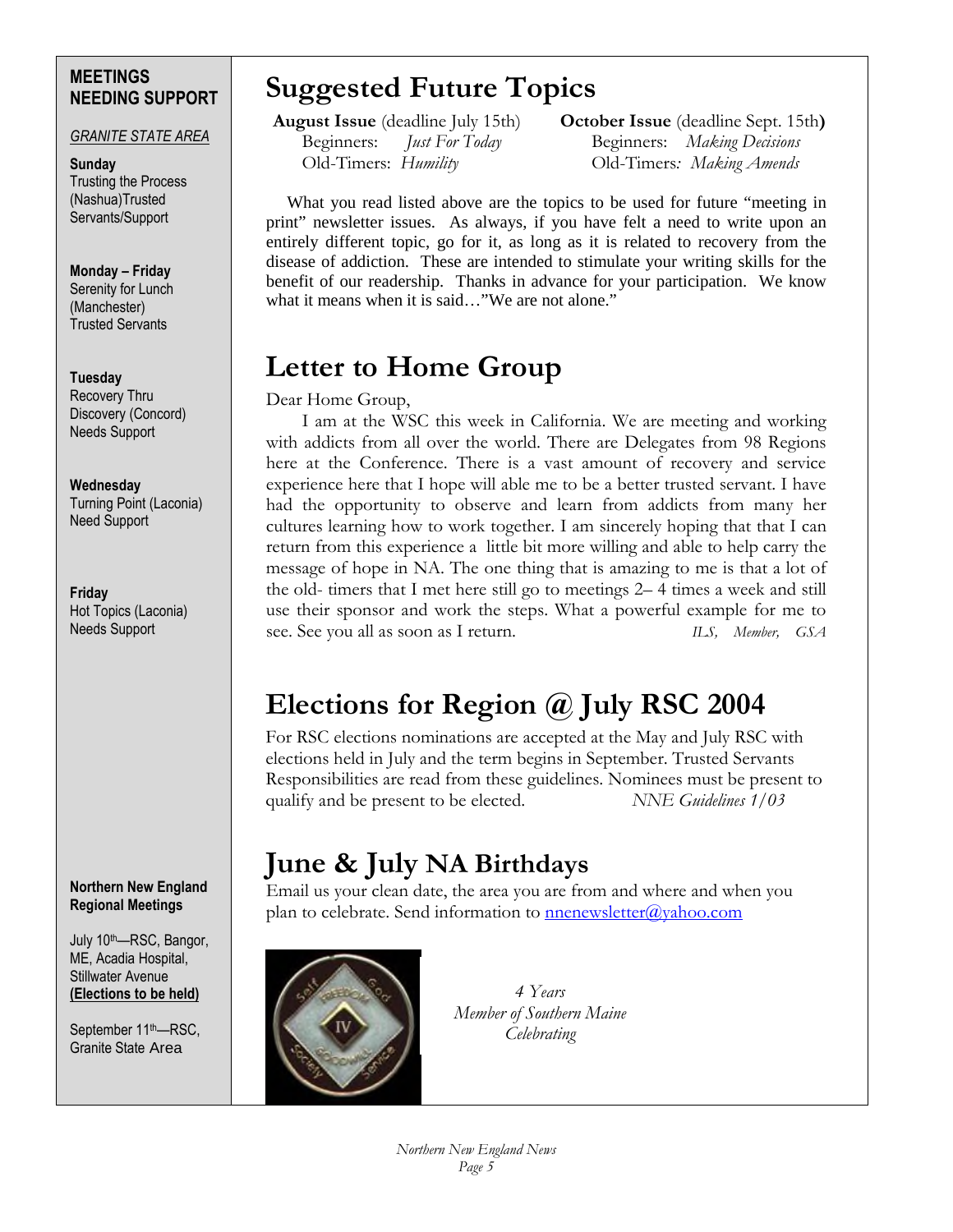#### **Our Message**<br>**DICTAANYADDSIY** H E A N A D D I C T A A N Y A D D S I Y<br>O C C T C A N S T O C P U S I N E G T F O C C T C A N S T N N L O S E T H E D C E S I R R E I T L E A O U S E A N D F E I N D V A L N E E S R W W O A Y T O L P I V I E I S D X S T E G S P P C U N I T Y C L M L S W E I Y V A Y W E E A C U A E L U A Y E C V S M E G X V D P N R J N X H B C T N Z F W C S D O O P M D M W C E M B K E G B W D R R L G U G O B V I E P K D I E N D A M L E C N A R E L O T N N S T G X I C K L C P Q T T K G O Y Q C D A L H M L M Q Y G K Q A B W P A K M D P E S I W L H R J U S Z W L Q F X J E O S E D O W I B R U Y Z T J I R V I G B V N P F N C W Z R Z T I N Y E L Y T I M Y N O N A E I Z E K J A Q E Q Q I X D P A Q H T N I S E N O R E D N E R R U S L F E P O U H T S T Z D O G P B E M G P O S L L V N A M H I Y M I W B V P G R W Z O M O S K I Z R W Z Keep Coming Back! ACCEPTANCE OPENMINDEDNESS ANONYMITY PATIENCE AUTONOMY PERSEVERANCE FAITH SELF FREEDOM SERVICE GOD SOCIETY **Find the words to the left in the puzzle above. Use**  HONESTY SURRENDER **the unused letters to form the phrase below.**  HOPE TOLERANCE HUMILITY UNITY LOVE WILLINGNESS \_\_ \_\_ \_\_ \_\_ \_\_ \_\_ \_\_ \_\_ \_\_ \_\_ \_\_ \_\_ \_\_ \_\_ \_\_ \_\_ \_\_  $\bot$  ,  $\bot$  ,  $\bot$  ,  $\bot$  ,  $\bot$  ,  $\bot$  ,  $\bot$  ,  $\bot$  ,  $\bot$  ,  $\bot$  ,  $\bot$  ,  $\bot$  ,  $\bot$  ,  $\bot$  ,  $\bot$  ,  $\bot$ \_\_ \_\_ \_\_ \_\_ \_\_ \_\_ \_\_ \_\_ \_\_ \_\_ \_\_ \_\_ \_\_ \_\_ \_\_ \_\_ \_\_ \_\_ \_ \_\_ \_\_ \_ \_\_ \_ \_ \_ \_ \_ \_ Cryptogram Puzzle C l D-E F G  $H$ К M N  $\circ$ P Q R s W. z А в  $\mathbf{I}$ J. L т п v x Υ 25 23 16 18  $12 - 21$ 25 5 14  $14$  $11$ 20  $12$ 21 14 25 18 10 26 25 20 18 w  $12 - 21$ 18 13 22 15 22 23 12 18 25 11 9. 18 9. 21 8  $12, 18$  $22 \overline{a}$ 6 22 14 25 15 18

Ideas for our Regions Fun Page? Please submit to nnenewsletter@yahoo.com

6  $1$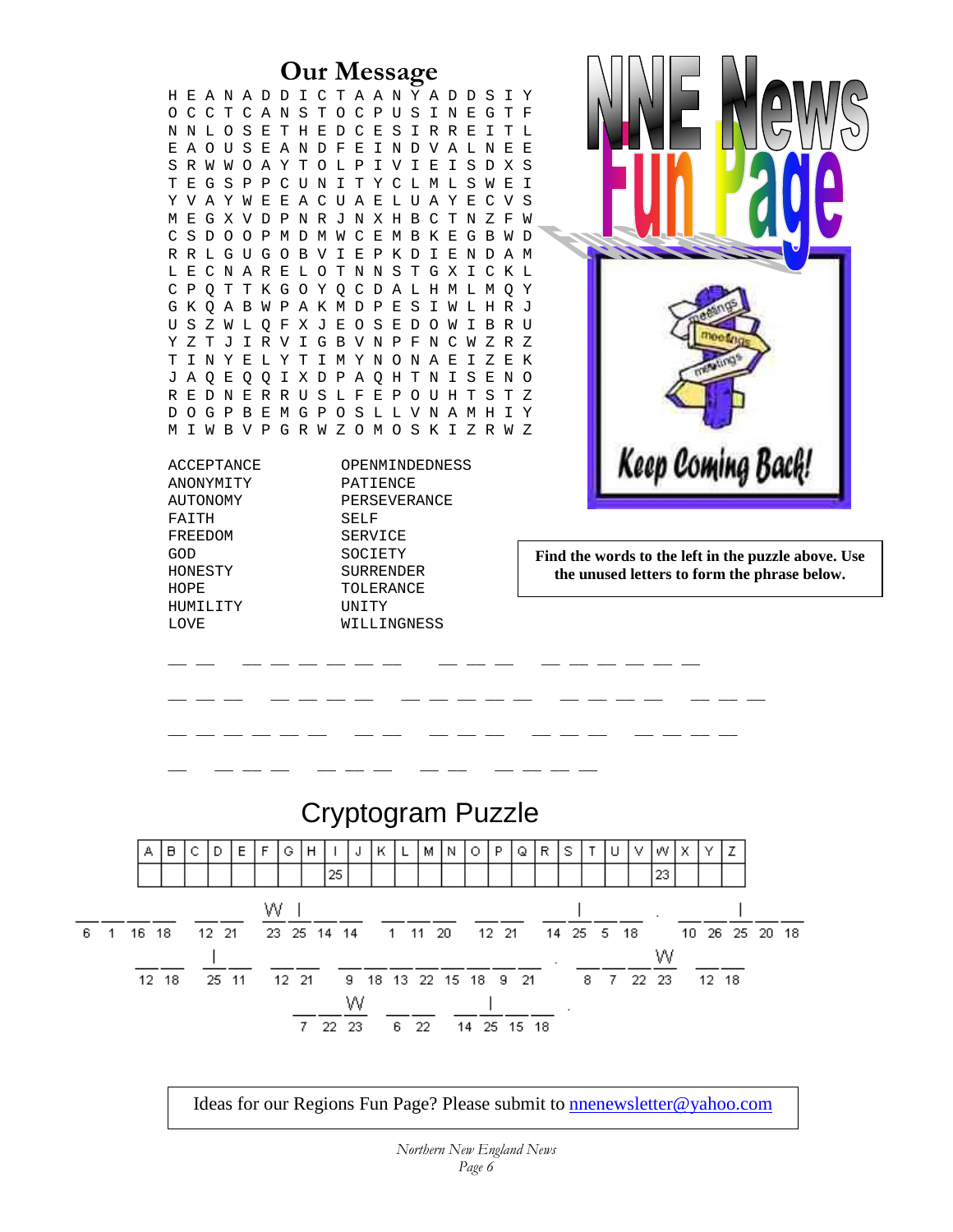## June 2004

407 / 1017 / 1017 / 1017 / 1017 / 1017 / 1017 / 1017 / 1017 / 1017 / 1017 / 1017 / 1017 / 1017 / 1017 / 1017 /

### Northern New England Region of NA – Calendar of Events

| <b>SUNDAY</b>                                                                                                 | <b>MONDAY</b> | <b>TUESDAY</b> | <b>WEDNESDAY</b> | <b>THURSDAY</b> | <b>FRIDAY</b>                                                                                             | <b>SATURDAY</b>                                                                                                                            |
|---------------------------------------------------------------------------------------------------------------|---------------|----------------|------------------|-----------------|-----------------------------------------------------------------------------------------------------------|--------------------------------------------------------------------------------------------------------------------------------------------|
| <b>Granite State Area</b><br>6:45 PM<br><b>Board of Directors</b><br>Meeting<br>Manchester, NH                |               | 1              | $\overline{2}$   | $\mathfrak{S}$  | 4                                                                                                         | 5<br>Southern Maine Area<br>Nature of Recovery June 4-6<br>South China, Maine                                                              |
| 6<br><b>Granite State Area</b><br>12:00 Noon H&I<br>1:45 PM<br>Area Service<br>VA Hospital,<br>Manchester, NH | 7             | 8              | $9\,$            | 10              | 11                                                                                                        | 12<br><b>Granite State Area</b><br>Spring Fling Fundraiser<br>for Convention Comm.<br>Grace Church<br>Manchester, NH<br>4:00 PM - 10:30 PM |
| 13                                                                                                            | 14            | 15             | 16               | 17              | 18                                                                                                        | 19                                                                                                                                         |
| 20                                                                                                            | 21            | 22             | 23               | 24              | 25<br><b>Granite State Area</b><br>Fellowship in the<br>Field Campout XIV!<br>June 25-27<br>Bethlehem, NH | 26<br><b>Southern Maine</b><br>10:30 Sub Comm.<br>12 Noon ASC<br>Acadia Hosp.<br>Stillwater Ave.<br>Bangor, ME                             |
| 27                                                                                                            | 28            | 29             | 30               |                 |                                                                                                           |                                                                                                                                            |